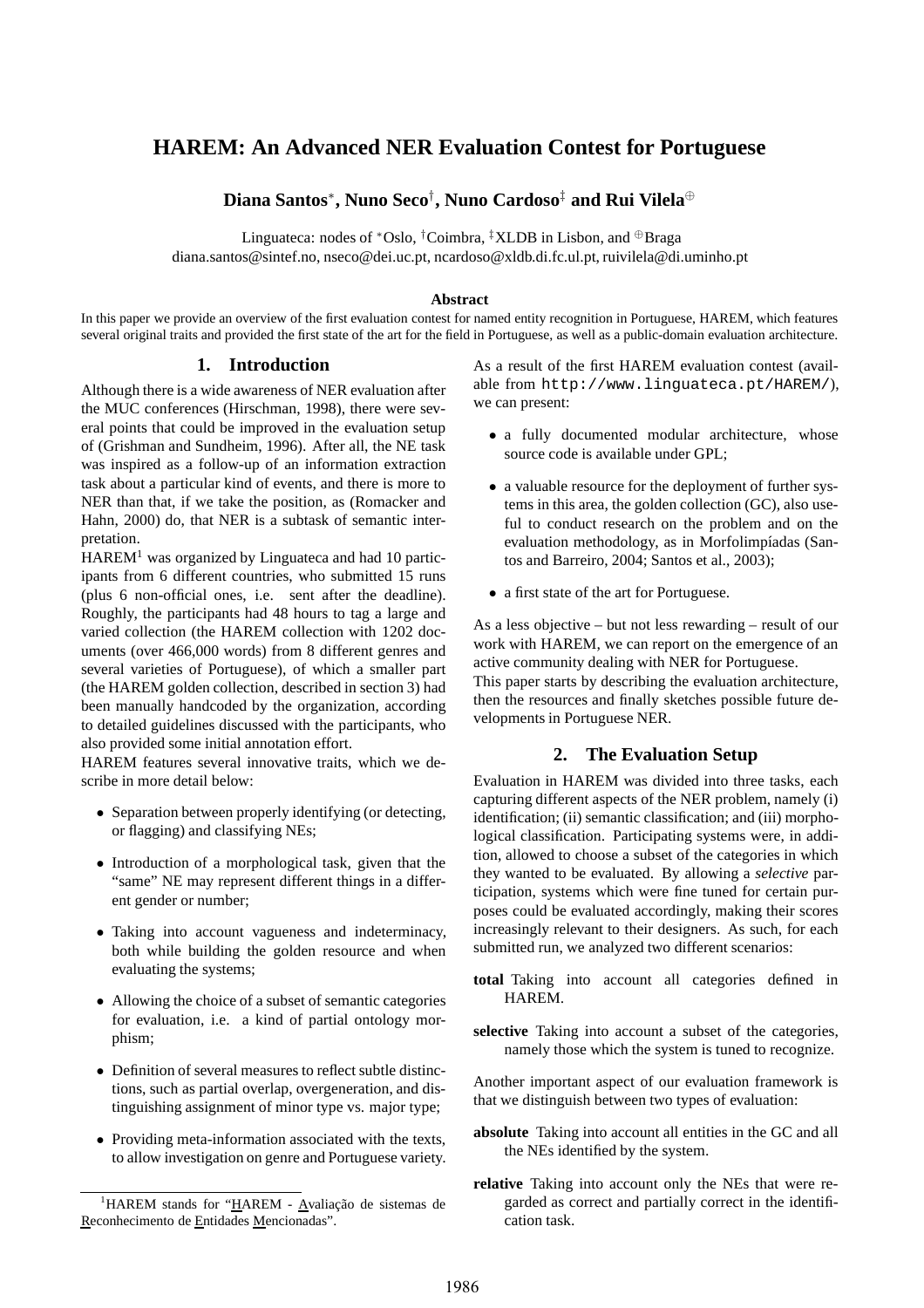

Figure 1: Evaluation configurations

In other words, absolute evaluation considers missing and spurious NEs, whereas relative evaluation does not. Figure 1 visually sums up the evaluation combinations. For comparison purposes, let us state that MUC only dealt with a total absolute combination.

#### **2.1. Entity Alignment**

Before delving into the details of evaluating each task, we must first explain how we achieve accurate alignment of the entities tagged by the system (the *target* NEs henceforth) with the entities manually tagged (the *source* NEs henceforth) in the GC. Alignment of target and source NEs is a crucial task and heavily influences the caliber of the results, as is convincingly argued by (Kehler et al., 2001).

The alignment procedure was particularly difficult in our case, since many of the participating systems modified the texts that they were only supposed to tag. In other contests, these systems would probably have been disqualified and their submission ignored, but in HAREM we tried to salvage these submissions by implementing a robust entity aligner that could cope with these issues.

In order for the reader to get a better grasp of the problem at hand, consider the two documents of figure 2, depicting the same text in the GC and as classified by a system.

Several differences become immediately apparent. In the submitted text, contractions were "expanded" (DA, DO and PELA were replaced by DE A, DE O and POR A, respectively). Spaces were introduced between non-alphanumeric and alphanumeric characters; one particular numerical token (1937) was split. Some systems introduced preceding backslash (\) before some characters (e.g. 01\**/**01\/1997), others ignored (and consistently tagged as normal text) meta-information such as genre and variety, provided by the organization.

These and many other modifications to the original text – we gathered a list of about 80 different types of intrusive modifications – made the alignment process quite hard. A naive approach trying to map words (tokens) in equal positions of both texts would be deemed to fail. We had, therefore, to design software that could deal with this in a robust fashion. The main idea underlying our approach was **to concentrate on the strings classified as source NEs, and find them in the systems' outputs**. This means we can ignore all words/tokens in the texts except for those that are part of source NEs.<sup>2</sup>

We have in addition to take into consideration the ordering of the tokens: we need to guarantee that the first occurrence of a source token aligns with the first occurrence of the same token in the target text. This requirement is achieved by numbering each occurrence of a particular token; see figure 3 for illustration. Considering the text given in figure 3, all tokens relevant to the alignment process are:

```
ST = \{ <1 > DCC</i>< / 1 > , <2 > DCC</i>< / 2 > , <3 > DCC</i>< / 3 > ,<1>Departamento</1>, <1>Cultura</1>, <1>Cient´ıfica</1>,
<1>Centro</1>, <1>Acadˆemico</1>, <1>Pedro</1>,
<1>Nunes</1>, <1>CAPB</1>, <1>UNIFESP</1>, <1>EPM</1>,
<1>1</math><>|1>1</sup>, <math><1>1</math>, <math><1>1</math><|2</sup>, <math><1>1</math><|3</sup>, <math><1>1</math><|4</sup>, <math><1>1</math><|3</sup>, <math><1>1</math><|4</sup>, <math><1>1</math><|4</sup>, <math><1>1</math><|5</sup>, <math><1</math><|4</sup>, <math><1</math><|5</sup>, <math><1</math><|6</sup>, <math><1</math><|7</sup>, <math><1</math><|8</sup>, <math><1</math><|9</sup>, <math><1</math><|1</sup>, <math><1</math><|1</sup>, <math><
```
Note that the year 1937 was tokenized into four tokens in order to deal with *faulty* submissions that split numerical entities (dates, numbers, ...) during the tagging process.

The same numbering scheme (considering the same tokens) can then be applied to the target text. By doing so we uniquely identify each token, facilitating the alignment process. Alignment is now a question of mapping identical tokens from each text to each other. The elements of the set ST represent the tokens that we have to identify in the target NEs.<sup>3</sup>

By aligning tokens we may trivially derive the NE alignments simply by considering that **the alignment of a source token with a target token entails (some) alignment of the NEs (source and target) to which the tokens belong.** Applying the above rule and numbering scheme allows us to infer, for the texts in figure 2, the alignments depicted in figure 4.

NEs alignments are obviously not always perfect one-toone mappings. Rather, we have to deal with the following five different cases: one to one, many to one, one to many, none to one (the system has incorrectly identified a (spurious) NE), and one to none (one source NE has been missed by the system).

#### **2.2. Identification**

The identification task aimed at evaluating systems with respect to their ability to correctly limit the bounds of a named entity, **irrespective of its semantic or morphological classification**. We consider five different scores for every pairing of source and target NEs:

- **Correct** if all tokens correctly match (except for the above mentioned stopwords)
- **Partially correct by Excess** if at least one token matches with a token belonging to a source entity, but the target entity has an equal or greater number of tokens than the source entity.
- **Partially correct by Shortage** if at least one token matches with a token belonging to a source entity, but the target entity has a smaller number of tokens than the source entity.

**Spurious** if the target entity has no counterpart in the GC.

**Missing** if the source entity has no corresponding target entity, i.e., the particular GC entity has not been identified by the system.

 $2$ This statement is not entirely true, as we will need to consider the tokens that belong to target NEs in order to determine spurious NEs, but this is a relatively straightforward step.

<sup>&</sup>lt;sup>3</sup>Because most changes occurred in contractions and other grammatical words, we created a stopword list of tokens which we ignore in the alignment process.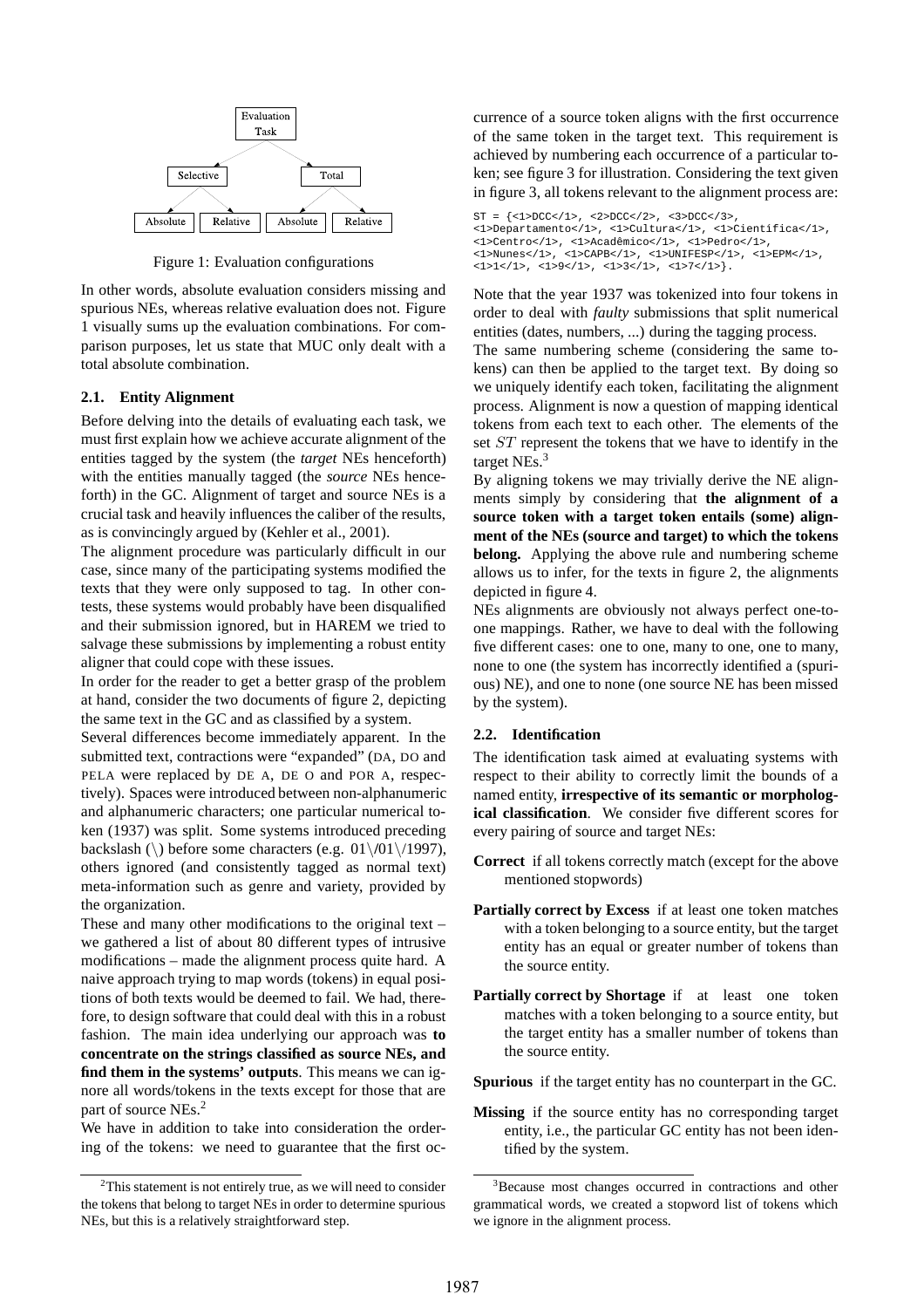|                 | HISTORICO Esta seção traz de volta um pouco da longa                                                                                                         |    | HISTORICO Esta seção traz de volta um pouco de a longa           |
|-----------------|--------------------------------------------------------------------------------------------------------------------------------------------------------------|----|------------------------------------------------------------------|
|                 | história do <organizacao <="" td="" tipo="SUB"><td></td><td>história de o <organizacao <="" td="" tipo="SUB"></organizacao></td></organizacao>               |    | história de o <organizacao <="" td="" tipo="SUB"></organizacao>  |
|                 | MORF="M.S">DCC. 0 <organizacao <="" td="" tipo="SUB"><td></td><td>MORF="M.S"&gt;DCC</td></organizacao> . O <organizacao <="" td="" tipo="SUB"></organizacao> |    | MORF="M.S">DCC                                                   |
|                 | MORF="M, S">DCC - <organizacao <="" td="" tipo="SUB"><td></td><td>MORF="M, S"&gt;DCC - Departamento de Cultura</td></organizacao>                            |    | MORF="M, S">DCC - Departamento de Cultura                        |
| 5               | MORF="M, S">Departamento de Cultura Científica do Centro                                                                                                     | 5  | <organizacao morf="M.S" tipo="SUB">Científica de o</organizacao> |
|                 | Acadêmico Pedro Nunes  ( <organizacao< td=""><td></td><td>Centro Acadêmico Pedro Nunes </td></organizacao<>                                                  |    | Centro Acadêmico Pedro Nunes                                     |
|                 | TIPO="SUB" MORF="M, S">DCC/CAPB), órgão                                                                                                                      |    | (DCC / CAPB), órgão responsável                                  |
|                 | responsável pela representação e encaminhamento                                                                                                              |    | por a representação e                                            |
|                 | científico dos alunos da                                                                                                                                     |    | encaminhamento científico de os alunos de a                      |
| 10 <sup>1</sup> | <organizacao morf="F, S" tipo="INSTITUICAO">UNIFESP/EPM</organizacao>                                                                                        | 10 | UNIFESP / EPM , fundado em                                       |
|                 | , fundado em <tempo tipo="DATA">1937</tempo>                                                                                                                 |    | 19 <tempo tipo="DATA">37</tempo> ,                               |
|                 | , atua junto aos alunos promovendo vários cursos                                                                                                             |    | atua junto aos alunos promovendo vários cursos                   |
|                 | extracurri-culares, palestras, conferências e discussões                                                                                                     |    | extracurri-culares, palestras, conferências e discussões         |
|                 | de interesse à área médica.                                                                                                                                  |    | de interesse à área médica.                                      |
|                 |                                                                                                                                                              |    |                                                                  |

Figure 2: The same document in the golden collection (to the left) and tagged by a system (to the right).

HISTÓRICO Esta seção traz de volta um pouco da longa história do <ORGANIZACAO TIPO="SUB" MORF="M,S"><1>DCC</1> </ORGANIZACAO>. O <ORGANIZACAO TIPO="SUB" MORF="M,S"><2>DCC</2></ORGANIZACAO>-<ORGANIZACAO TIPO="SUB" MORF="M,S"> <1>Departamento</1> de <1>Cultura</1> <1>Cient´ıfica</1> do <1>Centro</1> <1>Acadˆemico</1> <1>Pedro</1> <1>Nunes</1> </ORGANIZACAO> (<ORGANIZACAO TIPO="SUB" MORF="M,S"><3>DCC</3>/<1>CAPB</1></ORGANIZACAO>), órgão responsável pela

Figure 3: The previous document with all tokens inside NE's duly numbered.

In the case of partial identifications we associate a weight to these entities that reflects their contribution to the overall score. The weight is calculated according to equation:

$$
0.5 * (nc/nd) \tag{1}
$$

where *nc* and *nd* correspond to the number of common tokens and the number of distinct tokens, respectively. This metric essentially measures the degree of similarity between two NEs, while the factor of 0.5 guarantees that the sum of two or more partially correct entities is always less than 1. Going back to our example in figure 4 we can see that the source NE *Departamento de Cultura Científica do Centro Acadêmico Pedro Nunes* is aligned with two target NEs, *Departamento de Cultura* and *Cient´ıfica do Centro Academico Pedro Nunes ˆ* . Accordingly, our metric yields the score 0.17 for the first NE and 0.33 for the second. Note that, if we had not employed the 0.5 factor, the sum of the two would yield 1, which is the score assigned to exact (precise) identification – obviously inadequate in this case.

It could be argued that NEs should be atomic, and so it makes little sense to consider two target NEs as partially correct each instead of the large NE as missing. This may be right in some cases; however, it is undeniable that some NEs are intrinsically compositional, so that allowing for partial credit seems reasonable. Consider again the NE *Departamento de Cultura Cient´ıfica do Centro Academico Pe- ˆ dro Nunes*(a department (DCC) inside a larger organization (CAPN) named after the scientist Pedro Nunes): if a system identifies the two "institutions" separately, it seems to deserve some credit. Conversely, if it identifies *Pedro Nunes* as a PERSON and fails to find any organization, although it still gets some credit in the identification task<sup>4</sup>, it is considered wrong in the other tasks.

#### **2.3. Semantic classification**

Semantic classification is the assignment of a semantic category and type to every identified NE from a predefined set of categories and types, diplayed in Table 2. Systems could use the OUTRO ("other") type if they did not want to perform subcategorization for some categories, or use the selective option to choose a subset of types.

Evaluation of semantic classification, which takes place after evaluating the identification task, considers the semantic tags assigned to the target NEs. As illustrated above, the same NE can be considered correct in the identification task, but missing or spurious in terms of semantic content. Consider also the alignments of figure 5. In terms of identification, the first alignment is considered correct, but considering the semantic content of the second (given by the tags employed), the ORGANIZACAO NE is missing in the system's output while the LOCAL target NE is spurious. We provide four different metrics for measuring a systems' performance in the semantic classification task, which can be conceived as complementary evaluation viewpoints:

- **Only categories** Only categories are evaluated, types are ignored.
- **Only types** Given the subset of NEs with correct categories, this measure evaluates the types submitted.
- **Combined** Categories and types are evaluated simultaneously. This metric tries to model the intuition that the more types there are, the more information a correct choice brings, and therefore a higher reward is deserved. The formula is:
	- ſn if category is incorrect;
	- $\int$  1, if category is correct and type is incorrect;
		- $2 -$ 1 n , if both category and type are correct

where  $n$  represents the number of types that the given category could have.

**Flat** Considers the pair (category, type) as the tag, and only if the same pair appears in the target NE is it considered correct. This is stricter than simple category evaluation, since if the category is correct but the type is not, then the NE is considered incorrectly classified.

#### **2.4. Morphological Classification**

 $\overline{\mathcal{L}}$ 

Morphological classification of NEs as defined by HAREM consists of filling the MORF attribute of identified NEs with values for the gender and number attributes, respectively F,M,? and S,P,?, with "?"standing for underspecified.

<sup>4</sup>Our evaluation package has the possibility of both strategies (HAREM and MUC-style) to allow for experimentation.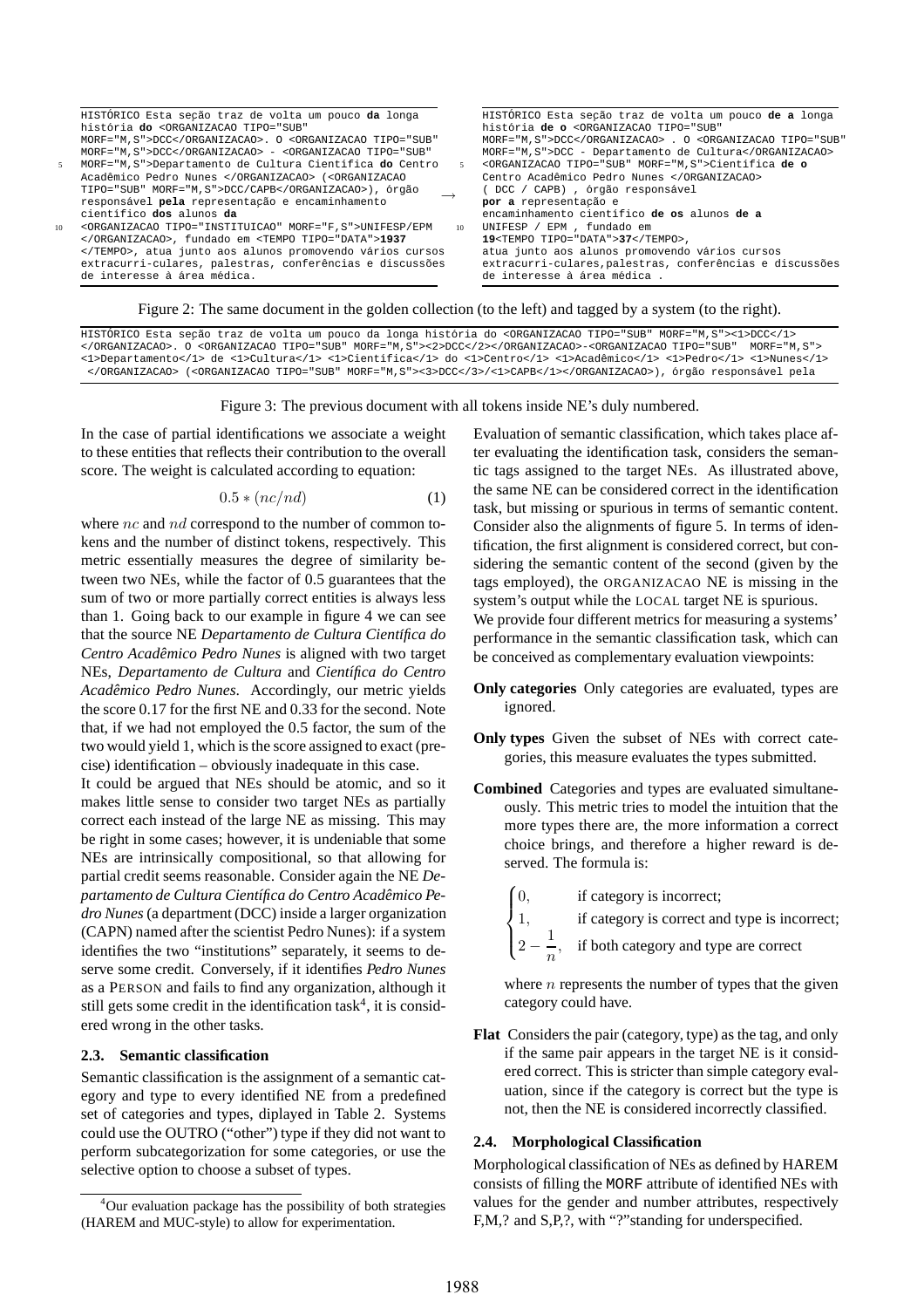```
<ORGANIZACAO TIPO="SUB" MORF="M,S"><1>DCC</1></ORGANIZACAO> ---> [<ORGANIZACAO TIPO="SUB" MORF="M,S"><1>DCC</1>
</ORGANIZACAO>]
<ORGANIZACAO TIPO="SUB" MORF="M,S"><2>DCC</2></ORGANIZACAO> ---> [<ORGANIZACAO TIPO="SUB" MORF="M,S"><2>DCC</2>
</ORGANIZACAO>]
5 <ORGANIZACAO TIPO="SUB" MORF="M,S"><1>Departamento</1> de <1>Cultura</1> <1>Cient´ıfica</1> do <1>Centro</1>
<1>Acadˆemico</1> <1>Pedro</1> <1>Nunes</1></ORGANIZACAO> ---> [<ORGANIZACAO TIPO="SUB" MORF="M,S"><1>Departamento</1>
de <1>Cultura</1></ORGANIZACAO>, <ORGANIZACAO TIPO="SUB" MORF="M,S"><1>Cient´ıfica</1> do <1>Centro</1>
<1>Acadˆemico</1> <1>Pedro</1> <1>Nunes</1></ORGANIZACAO>]
<ORGANIZACAO TIPO="SUB" MORF="M,S"><3>DCC</3>/<1>CAPB</1> </ORGANIZACAO> ---> [null]
10 <ORGANIZACAO TIPO="INSTITUICAO" MORF="F,S"><1>UNIFESP</1>/<1>EPM</1> </ORGANIZACAO> ---> [null]
<TEMPO TIPO="DATA"><1>1</1><1>9</1><1>3</1><1>7</1></1></TEMPO> -
<ESPURIO><1>cursos extracurriculares</1></ESPURIO> ---> [<ORGANIZACAO TIPO="SUB"><1>cursos extracurriculares</1>
</ORGANIZACAO>]
```
Figure 4: Alignments: Golden collection to the left; system's output to the right

<ORGANIZACAO TIPO="SUB" MORF="M,S">DCC</ORGANIZACAO> ---> [<LOCAL TIPO="VIRTUAL" MORF="M,S">DCC</LOCAL>] <ORGANIZACAO TIPO="SUB" MORF="M,S">DCC</ORGANIZACAO> ---> [<ORGANIZACAO TIPO="EMPRESA" MORF="M,S">DCC</ORGANIZACAO>]

Figure 5: Semantically correct and incorrect alignments

Note that not all NEs are supposed to require morphological classification: it simply does not make sense to classify URLs, postal addresses, movie names, etc. according to number and gender. We have thus made a choice in the GC as to which NEs should have morphological information, and we disregard in HAREM whatever MORF values the systems may have come up with in those cases.

For the evaluation of morphological classification, we compute two distinct scoring fields and a combined one (Gender, Number, Combined). For each of the previous fields, a given alignment can be considered:

- **Correct** If the two values are equal and the NE was identified correctly;
- **Partially correct** If the two values are equal, the NE was identified as partially correct, and the two NEs share (agree in) their beginning;

**Wrong** If a wrong specific value was provided;

- **Missing** Several different cases are characterized as missing: (i) if the NE was missing in the identification task; (ii) if the system did not assign the attribute MORF, even though it properly identified the NE; (iii) if the system classified as underspecified a case which had a specific value in the GC; or (iv) if a partially correctly identified NE does not share its first token with the one it aligns with in the GC.
- **Spurious** If a given NE does not exist at all in the GC but has been morphologically classified by the system;
- **Overspecified** If the system produced a specific value when in the golden collection the NE was considered morphologically underspecified.

An example of morphological assessment is presented in figure 6. In the first case, morphological classification is considered correct. In the next case, the system has produced a gender different from the one in the golden collection, therefore it scores gender as wrong, but number as correct. The final case, in which a system is not able to assign gender or number to an NE, which was classified for both properties in the GC, is dealt with by considering both attributes missing.

# **3. Building the Golden Collection**

HAREM's Golden Collection (henceforth GC) is a collection of texts from several origins (table 1) and genres (figure 7), in which NEs have been identified, semantically classified and morphologically tagged in context, and revised independently, according to a large set of directives approved (and discussed) by all participants.

| Origin        | <b>Text extracts</b> | Words   | <b>NEs</b> |
|---------------|----------------------|---------|------------|
| Portugal      | 63                   | 33 618  | 2 5 5 0    |
| <b>Brazil</b> | 60                   | 42 073  | 2.274      |
| Asia          |                      | 2 8 6 4 | 233        |
| Africa        |                      | 1 253   | 75         |

Table 1: Language variety distribution



Figure 7: Genre distribution in the GC

Some important design decisions for this evaluation resource were:

- Use a preliminary corpus-based assessment to decide on the final categories relevant for Portuguese (instead of forcing a top down approach)
- Select types (subdivision of the main categories) which had some linguistic marking in Portuguese: for example, the distinction between unique works and not reproducible ones, or between an atomic event or a large one;
- Do not recursively annotate  $NEs$ ;<sup>5</sup>

 $5$ No participating system actually accepted embedded NEs, so there was no point in making the whole evaluation setup unnecessarily complex.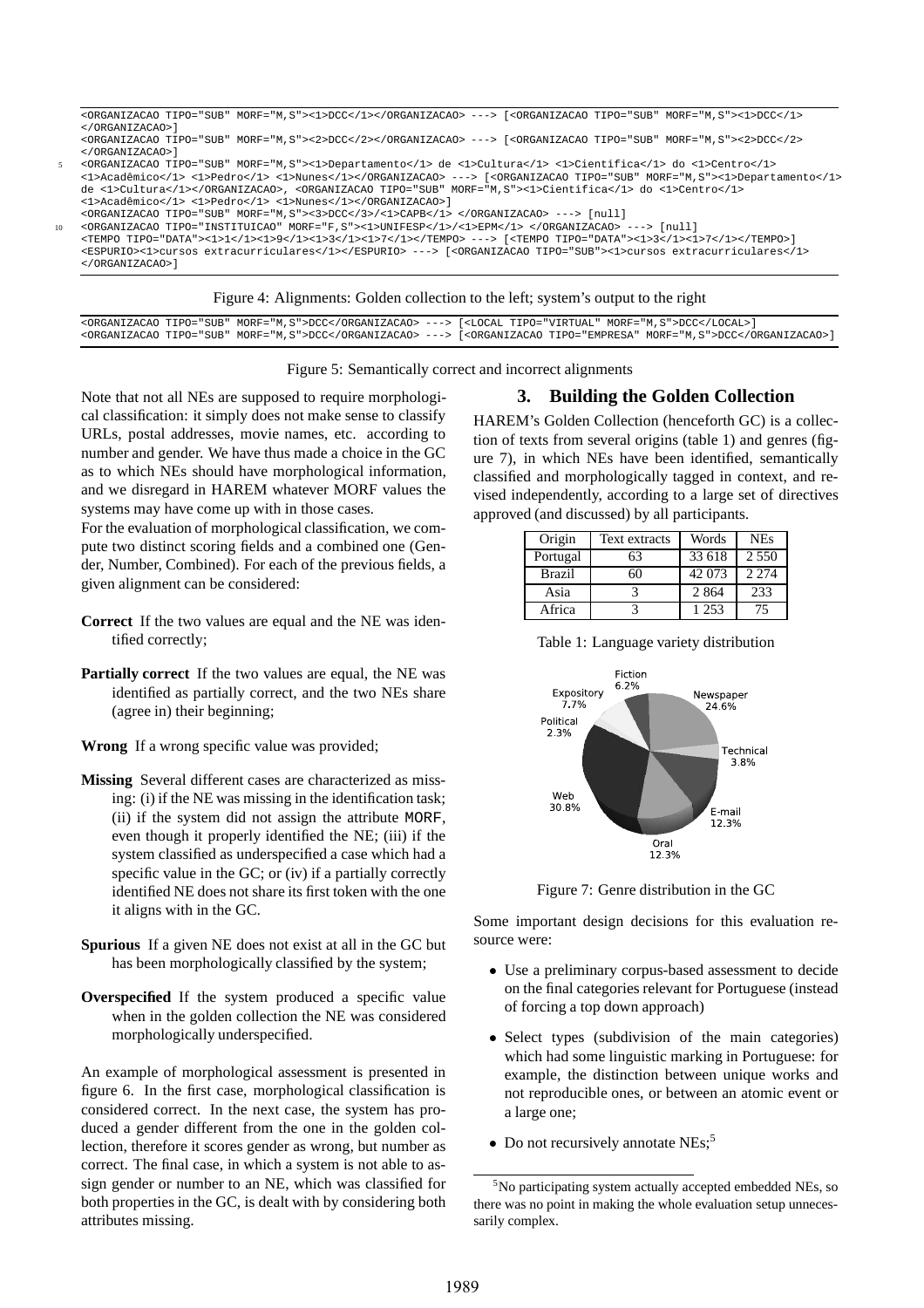| <pessoa morf="M, S" tipo="INDIVIDUAL">Marcelo Calixto</pessoa>  | <em morf="M, S">Marcelo Calixto</em> ---> [ <em morf="&lt;/td"></em> |
|-----------------------------------------------------------------|----------------------------------------------------------------------|
| ---> [ <em morf="M, S">Marcelo Calixto</em> ]                   | "M, S">Marcelo Calixto]: [(Género: Correcto 1)                       |
| :[Correcto]                                                     | (Número: Correcto 1) (Combinada: Correcto 1)]                        |
| <local morf="M, S" tipo="ADMINISTRATIVO">Pedro Leopoldo</local> | <em morf="M, S">Pedro Leopoldo</em> ---> [ <em morf="&lt;/td"></em>  |
| ---> [ <em morf="M,S">Pedro Leopoldo</em> ]:<br>$\rightarrow$ 5 | "F, S">Pedro Leopoldo]: [(Género: Incorrecto 0)                      |
| [Correcto]                                                      | (Número: Correcto 1) (Combinada: Incorrecto 0)]                      |
| <local morf="F, S" tipo="GEOGRAFICO">Costa Africana</local>     | <em morf="F.S">Costa Africana</em> ---> [ <em morf="&lt;/td"></em>   |
| ---> [ <em morf="?,?">Costa Africana</em> ]:                    | "?,?">Costa Africana]:[(Género: Em Falta 0)                          |
| [Correcto]                                                      | (Número: Em Falta 0) (Combinada: Em Falta 0)]                        |
|                                                                 |                                                                      |

Figure 6: Examples of morphological evaluation after alignment

• Classify NEs in context, in a more refined way than usual (see below for discussion on this point).

| Category             | Type                  | English gloss               | Nr.            |
|----------------------|-----------------------|-----------------------------|----------------|
| <b>PESSOA</b>        | <b>INDIVIDUAL</b>     | individual person           | 856            |
| 21.5%                | CARGO                 | title                       | 79             |
| BP: 58.75%           | <b>MEMBRO</b>         | members                     | 10             |
| BR: 72.72%           | <b>GRUPOIND</b>       | group of people             | 10             |
|                      | <b>GRUPOCARGO</b>     | group of titles             | 19             |
|                      | <b>GRUPOMEMBRO</b>    | group of members            | 137            |
| <b>ORGANIZACAO</b>   | <b>ADMINISTRACAO</b>  | administration              | 224            |
| 18.0%                | <b>INSTITUICAO</b>    | institution                 | 462            |
| BP: 51.01%           | <b>EMPRESA</b>        | company                     | 230            |
| BR: 62.72%           | <b>SUB</b>            | sub-organization            | 61             |
| <b>TEMPO</b>         | <b>DATA</b>           | date                        | 335            |
| 8.5%                 | <b>HORA</b>           | time                        | 39             |
| BP: 77.68%           | <b>PERIODO</b>        | period                      | 62             |
| BR: 69.79%           | <b>CICLICO</b>        | cyclic                      | 5              |
| <b>LOCAL</b>         | <b>CORREIO</b>        | address                     | 17             |
| 25.0%                | <b>ADMINISTRATIVO</b> | administrative              | 906            |
| BP: 68.03%           | <b>GEOGRAFICO</b>     | geographic                  | 86             |
| BR: 73.91%           | <b>VIRTUAL</b>        | virtual                     | 126            |
|                      | <b>ALARGADO</b>       | extended                    | 161            |
| <b>OBRA</b>          | <b>PRODUTO</b>        | product                     | 74             |
| 4.0%                 | <b>REPRODUZIDA</b>    | reproducible work           | 89             |
| BP: 20.58%           | <b>ARTE</b>           | unique work                 | 10             |
| BR: 18.85%           | <b>PUBLICACAO</b>     | publication                 | 51             |
|                      |                       |                             |                |
| <b>ACONTECIMENTO</b> | <b>EFEMERIDE</b>      | unique                      | 23             |
| 2.5%                 | <b>ORGANIZADO</b>     |                             | 62             |
| BP: 50.76%           | <b>EVENTO</b>         | large event<br>atomic event | 45             |
| BR: 46.61%           |                       |                             |                |
| <b>ABSTRACCAO</b>    | <b>DISCIPLINA</b>     | subject                     | 228            |
| 8.5%                 | <b>MARCA</b>          | brandname                   | 36             |
| BP: 45.43%           | <b>ESTADO</b>         | condition                   | 34             |
| BR: 38.04%           | <b>ESCOLA</b>         | school                      | 14             |
|                      | <b>IDEIA</b>          | ideal                       | 45             |
|                      | <b>PLANO</b>          | plan                        | 40             |
|                      | <b>OBRA</b>           | complete works              | $\overline{4}$ |
|                      | <b>NOME</b>           | name                        | 76             |
| <b>COISA</b>         | <b>OBJECTO</b>        | object                      | 39             |
| 1.6%                 | <b>SUBSTANCIA</b>     | substance                   | 9              |
| BP: 25.38%           | <b>CLASSE</b>         | class                       | 37             |
| BR: 40.74%           |                       |                             |                |
| <b>VALOR</b>         | <b>CLASSIFICACAO</b>  | classification              | 62             |
| 9.5%                 | <b>OUANTIDADE</b>     | amount                      | 370            |
| BP: 84.82%           | <b>MOEDA</b>          | money                       | 53             |
| BR: 79.69%           |                       |                             |                |
| <b>VARIADO</b>       | <b>OUTRO</b>          | other                       | 42             |
| 0.9%                 |                       |                             |                |

Table 2: HAREM categories and types, their distribution in the GC, and best precision and recall, BP and BR. Whenever a NE is considered vague between  $A_1$  and  $A_2$ , we incremented both counters.

Table 2 describes the population of the GC in terms of the HAREM categories, providing also the best results per category.

There are in principle two ways to NE-annotate a corpus: (i) to consider the main category a given NE represents, and use it; or (ii) to try to make a finer classification on how they are used in text. Two examples should make this distinction clear: the case of countries, and of newspapers. Form (i), which we believe to be mainstream, would NE-classify any reference to a country as COUNTRY (or LOCATION), and any reference to a newspaper as NEWSPAPER (or ORGA-NIZATION). For us, this is a much simpler task than to decide in which role a given proper name is mentioned in a given context, which was the path taken in HAREM.

It is well known that different kinds of proper names have a number of distinct roles related to their semantics, that is: a country is generally associated with a geographical location, a political organization, **and** an abstract property; while a reference to a newspaper typically reflects the many different roles of: place of publication, workplace, product, organization, or even a reporter representing the newspaper. Generalizing further, any concrete thing can also be employed to refer to a place in space; any event can also be used in place of a date, or to refer to its organization committee, or even metonymically to its spokesman.

In HAREM we wanted to compare systems in a meaningful task, not a middle/intermediate task that would require further interpretation and processing to be useful. We are convinced that names of countries as geographical locations are clearly separated from names of countries as political entities, and that most applications would rather be able to select which of these two. Also, a person interested in finding out which companies are lately firing their employees would not like to see any other reference to a newspaper than the ones in which it is referred to as a company.

We were in any case aware that this decision would make considerably harder the task of the systems; conversely, it led to the creation of a incomparably richer and more complex resource. To create it also resulted in much work, and not every decision – although documented in detail – is consensual. In order to give an idea of what kinds of decisions had to be taken (detailed in (Santos and Cardoso, 2006)), we list here some:

- we only allow a fixed small set of uncapitalized NE beginnings: titles and address forms (such as in *major Otelo* and *senhor Alves*) and disease hyperonyms (such as in *doença de Alzheimer*, and *sindroma de Down*);
- if a title is followed by a name of a person (who has this title), consider only one NE, as in *Presidente do Parlamento Europeu Stefano Prodi*;
- acronyms in parentheses after a given name are considered as a new NE (inside the parentheses). This allows us to distinguish these from cases of a particular NE also having parentheses or acronyms in its name.

Also, we hold the view that ceiling effects are as relevant in evaluation contests as are baselines. Accordingly, during manual annotation of the golden collection we were extremely careful in maintaining vagueness (OR categories) in the annotation, both in semantic classification (where we marked NEs as  $\langle A_1|A_2|A_n \rangle$ , in identification, where